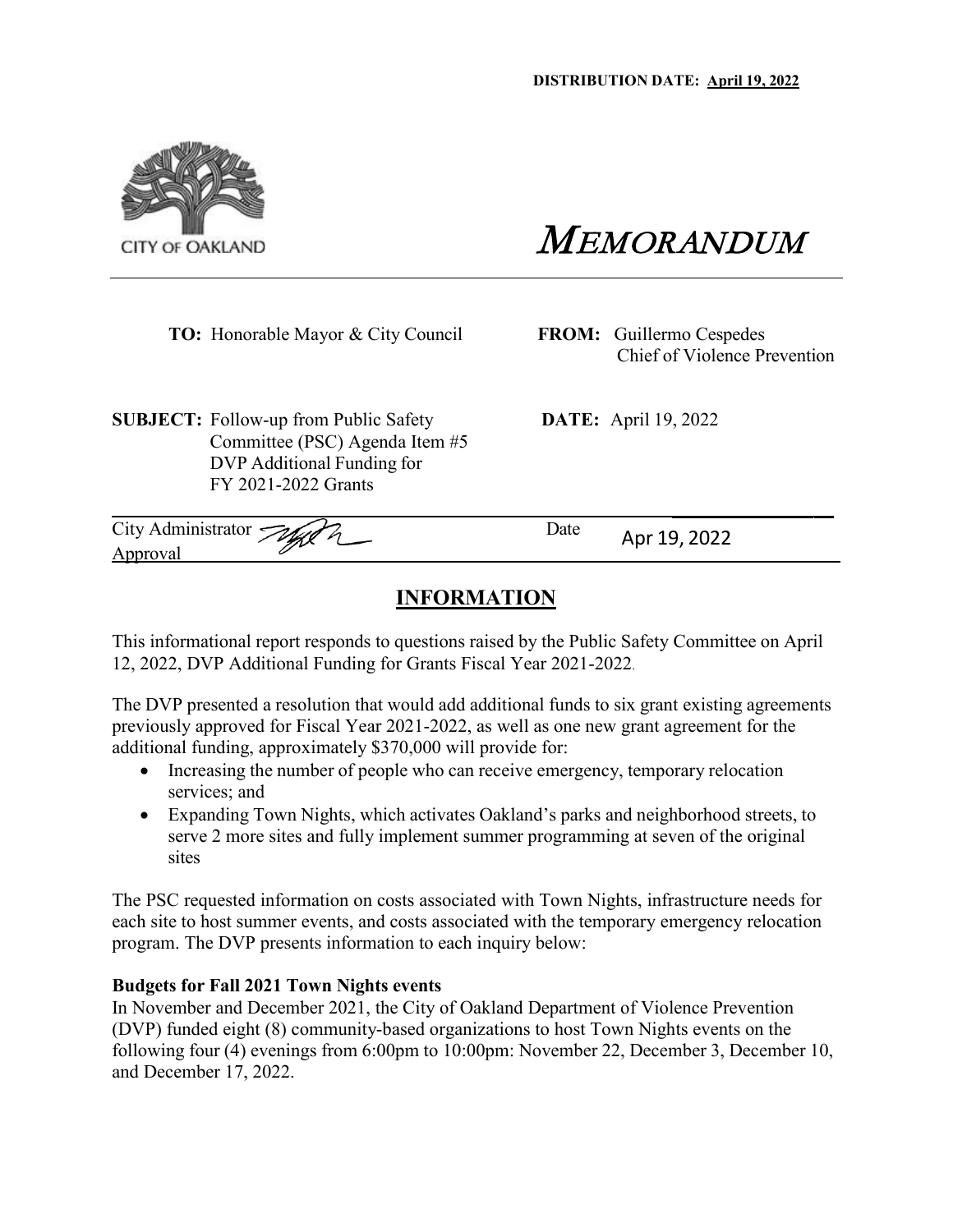|       | Honorable Mayor & City Council                                       |        |
|-------|----------------------------------------------------------------------|--------|
|       | Subject: Follow-up from Public Safety Committee (PSC) Agenda Item #5 |        |
|       | DVP Additional Funding For FY 2021-2022 Grants                       |        |
| Date: | April 19, 2022                                                       | Page 2 |

Town Nights is a multi-generational approach to violence prevention, that involves hosting community events during times and days when violence is likely to increase. The purpose of these events is to engage families in a prosocial and safe activity during high-crime hours, build community cohesion as a protective factor against future violence, and to engage individuals who are involved in violence in mediation discussions that reduce future violence.

Tables 1-6 provide total expenses for each organization that hosted a Fall 2021 Town Nights event, identifying funding provided by the DVP versus other funding sources.

| Category               | Funding from DVP | Funding from other sources |
|------------------------|------------------|----------------------------|
| Staff                  | \$10,000         | \$0                        |
| Materials and supplies | \$6,000          | \$0                        |
| Job stipends           | \$12,000         | \$0                        |
| Transportation         | \$0              | \$0                        |
| Vendors                | \$60,000         | \$0                        |
| Indirect costs         | \$12,000         | \$0                        |
| Total                  | \$100,000        | \$0                        |

**Table 1.** Expenses for Fall 2021 Town Nights events, hosted by Black Cultural Zone at Arroyo Viejo Park.

| Table 2. Expenses for Fall 2021 Town Nights events, hosted by BOSS and Adamika Village at |  |  |
|-------------------------------------------------------------------------------------------|--|--|
| Castlemont High School.                                                                   |  |  |

| ັ<br>Category          | Funding from DVP | Funding from other sources |
|------------------------|------------------|----------------------------|
| Staff                  | \$14,000         | \$0                        |
| Materials and supplies | \$12,400         | \$0                        |
| Job stipends           | \$73,600         | \$0                        |
| Transportation         | \$0              | \$0                        |
| Vendors                | \$0              | \$0                        |
| Indirect costs         | \$0              | \$0                        |
| Total                  | \$100,000        | \$0                        |

| Table 3. Expenses for Fall 2021 Town Nights events, hosted by Communities United for Restorative |  |
|--------------------------------------------------------------------------------------------------|--|
| Youth Justice at Josie De La Cruz Park.                                                          |  |

| Category               | Funding from DVP | Funding from other sources |
|------------------------|------------------|----------------------------|
| Staff                  | \$50,988         | \$4,000                    |
| Materials and supplies | \$24,000         | \$26,777                   |
| Job stipends           | \$24,640         |                            |
| Transportation         | \$3,000          | \$726                      |
| Vendors                | \$2,000          |                            |
| Indirect costs         | \$0              | \$5,089                    |
| Total                  | \$104,628        | \$36,592                   |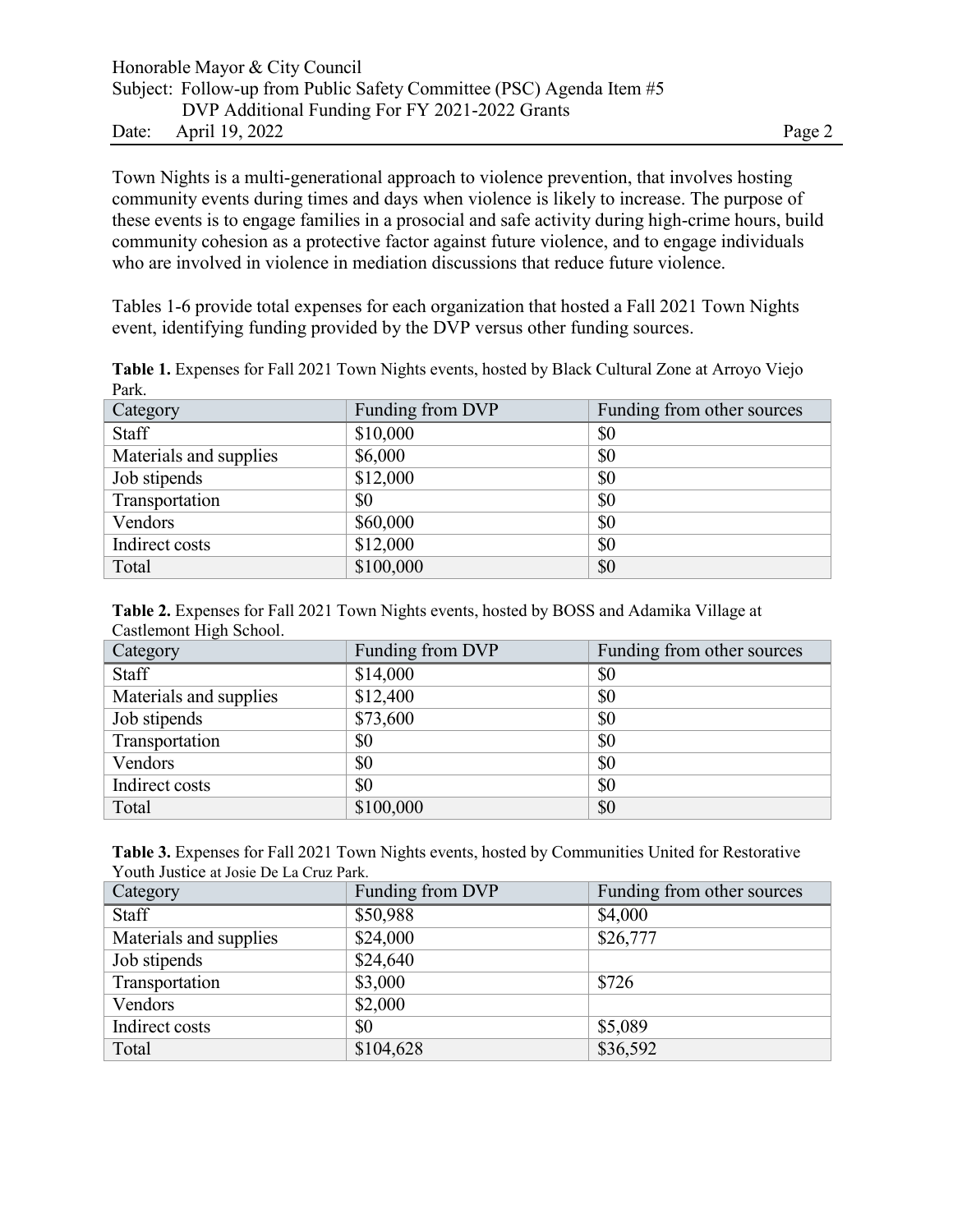### Honorable Mayor & City Council Subject: Follow-up from Public Safety Committee (PSC) Agenda Item #5 DVP Additional Funding For FY 2021-2022 Grants Date: April 19, 2022 Page 3

| Table 4. Expenses for Fall 2021 Town Nights events, hosted by TRYBE, BASIC Ministries, and |
|--------------------------------------------------------------------------------------------|
| HOMIES Empowerment at San Antonio Park and Elmhurst Park (2 sites).                        |

| Category               | Funding from DVP | Funding from other sources |
|------------------------|------------------|----------------------------|
| <b>Staff</b>           | \$148,438        | \$10,000                   |
| Materials and supplies | \$19,562         | \$5,000                    |
| Job stipends           | \$32,000         | \$4,000                    |
| Transportation         | \$0              | \$0                        |
| Vendors                | \$0              | \$25,000                   |
| Indirect costs         | \$0              | \$0                        |
| Total                  | \$200,000        | \$44,000                   |

**Table 5.** Expenses for Fall 2021 Town Nights events hosted by Roots at Roots Community Health Center.

| Category               | Funding from DVP | Funding from other sources |
|------------------------|------------------|----------------------------|
| Staff                  | \$92,000         | \$20,000                   |
| Materials and supplies | \$0              | \$0                        |
| Job stipends           | \$8,000          | \$0                        |
| Transportation         | \$0              | \$0                        |
| Vendors                | \$0              | \$0                        |
| Indirect costs         | \$0              | \$0                        |
| Total                  | \$100,000        | \$20,000                   |

Table 6. Expenses for Fall 2021 Town Nights events, hosted by Urban Peace Movement, the Hoover-Foster Resident Action Council, and the Khadafy Washington Project at West Oakland Youth Center and Acorn Learning Center (2 sites).

| Category               | Funding from DVP | Funding from other sources |
|------------------------|------------------|----------------------------|
| Staff                  | \$27,900         | \$11,528                   |
| Materials and supplies | \$89,100         | \$0                        |
| Job stipends           | \$16,000         | \$0                        |
| Transportation         | \$0              | \$0                        |
| Vendors                | \$37,000         | \$4,000                    |
| Indirect costs         | \$30,000         | \$0                        |
| Total                  | \$200,000        | \$15,528                   |

### **Infrastructure Site Needs for Summer 2022 Town Nights Events**

The DVP is funding nine (9) organizations to host Town Nights events again during Summer 2022. The DVP surveyed these agencies regarding requested support from the City of Oakland's Departments of Public Works and Parks, Recreation, and Youth Development to prepare each site for Town Nights' events. Responses from agencies are outlined in Table 7.

**Table 7.** Summer 2022 Town Nights site needs related to the City of Oakland's Departments of Public Works and Parks, Recreation, and Youth Development.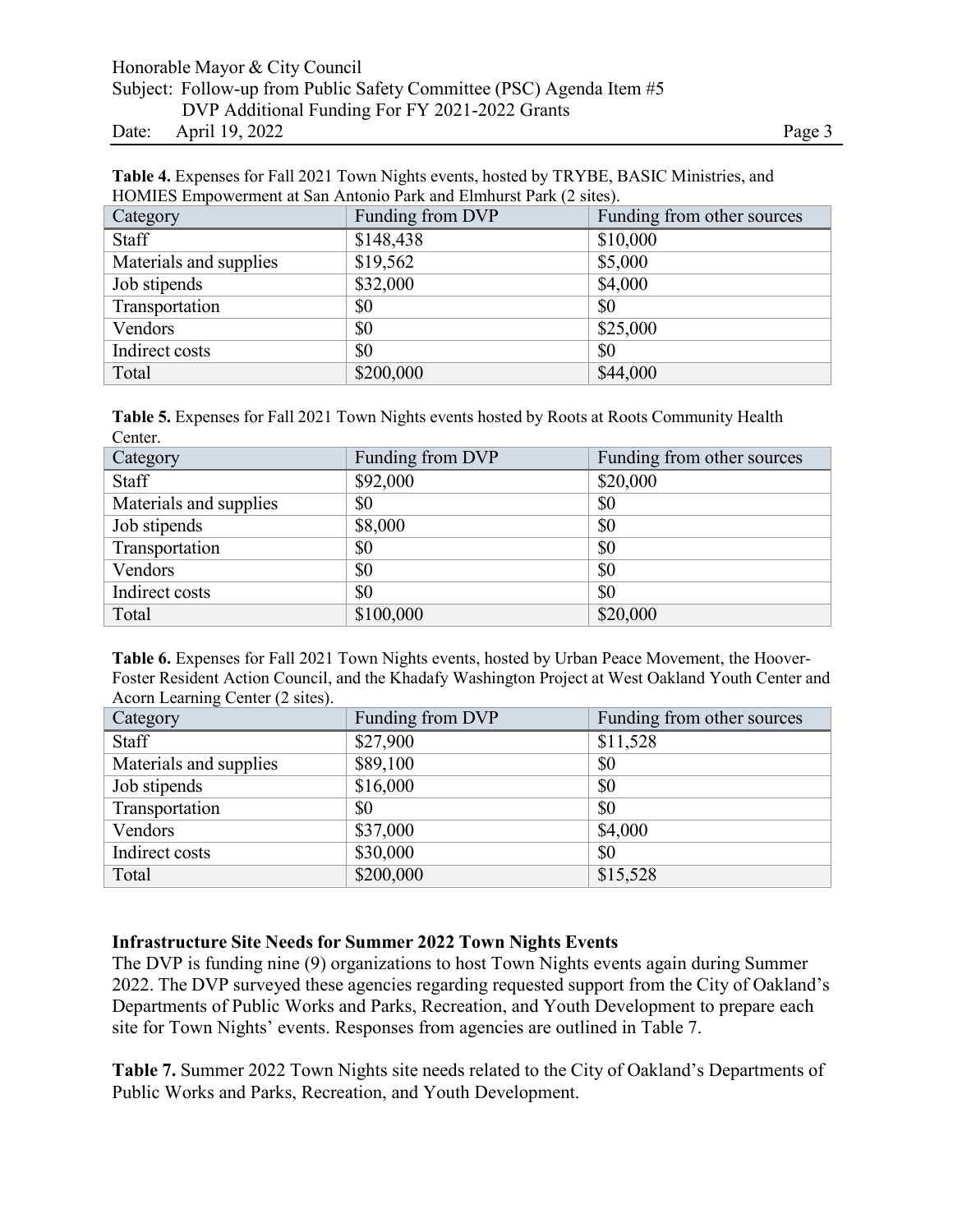Honorable Mayor & City Council

#### Subject: Follow-up from Public Safety Committee (PSC) Agenda Item #5 DVP Additional Funding For FY 2021-2022 Grants

Date: April 19, 2022 Page 4

| Agency                | Site                  | <b>Needs</b>                                            |
|-----------------------|-----------------------|---------------------------------------------------------|
| <b>TRYBE</b>          | San Antonio           | Lighting                                                |
|                       | Park                  | Cleaning and repairing tennis courts                    |
|                       |                       | Trash pickup immediately before AND after event         |
| <b>BOSS &amp;</b>     | Verdese Carter        | Lighting                                                |
| Adamika Village       | Park                  | Cleaning and repairing basketball courts                |
| <b>Hoover Action</b>  | Hoover                | Lighting                                                |
| Council & Urban       | Elementary            | Street cleaning                                         |
| Peace Movement        | School                | Support with advertising                                |
| Khadafy               | <b>Acorn Learning</b> | Lighting                                                |
| Washington            | Center                | Support with advertising                                |
| Foundation &          |                       |                                                         |
| <b>Urban Peace</b>    |                       |                                                         |
| Movement              |                       |                                                         |
| <b>Family Bridges</b> | Lincoln Square        | Lighting                                                |
|                       | Park                  | Pre-event park cleaning                                 |
|                       |                       | Trash pickup immediately before AND after event         |
| Homies                | Arroyo Viejo          | Lighting                                                |
| Empowerment &         | Park                  | Chairs and tables                                       |
| <b>Black Cultural</b> |                       | <b>Extension</b> cords                                  |
| Zone                  |                       | Projector and speakers                                  |
| Communities           | Josie de la Cruz      | Lighting                                                |
| United for            | Park                  | Cleaning and repairing infrastructure (e.g., bathrooms) |
| Restorative           |                       | Trash pickup immediately before AND after event         |
| <b>Youth Justice</b>  |                       | Additional trash cans<br>Portable toilets               |
|                       |                       |                                                         |
| <b>BASIC Ministry</b> | <b>Elmhurst Park</b>  | Lighting                                                |
|                       |                       | Pre / post event park cleanup                           |
|                       |                       | Trash pickup immediately before AND after event         |
| <b>Black Cultural</b> | Liberation Park*      | Electricity available onsite<br>None                    |
|                       |                       |                                                         |
| Zone                  |                       |                                                         |

\*Liberation Park is not operated by the City of Oakland.

## **Temporary Emergency Relocation Funding**

The DVP supported 35 individuals, a total of 89 individuals/families, to relocate outside of Oakland due to imminent risk of violence between July 1, 2021, and March 31, 2022 (9 months). The total cost associated with these relocations was \$66,973.

**Tables 8-10** present the length of relocations, total number, cost, and number of people served, based on whether individuals were relocated within Alameda County, outside of Alameda County - but within state, or out of state. Youth ALIVE!, the organization that receives funding from the DVP for relocation services and processes relocation payments, did not leverage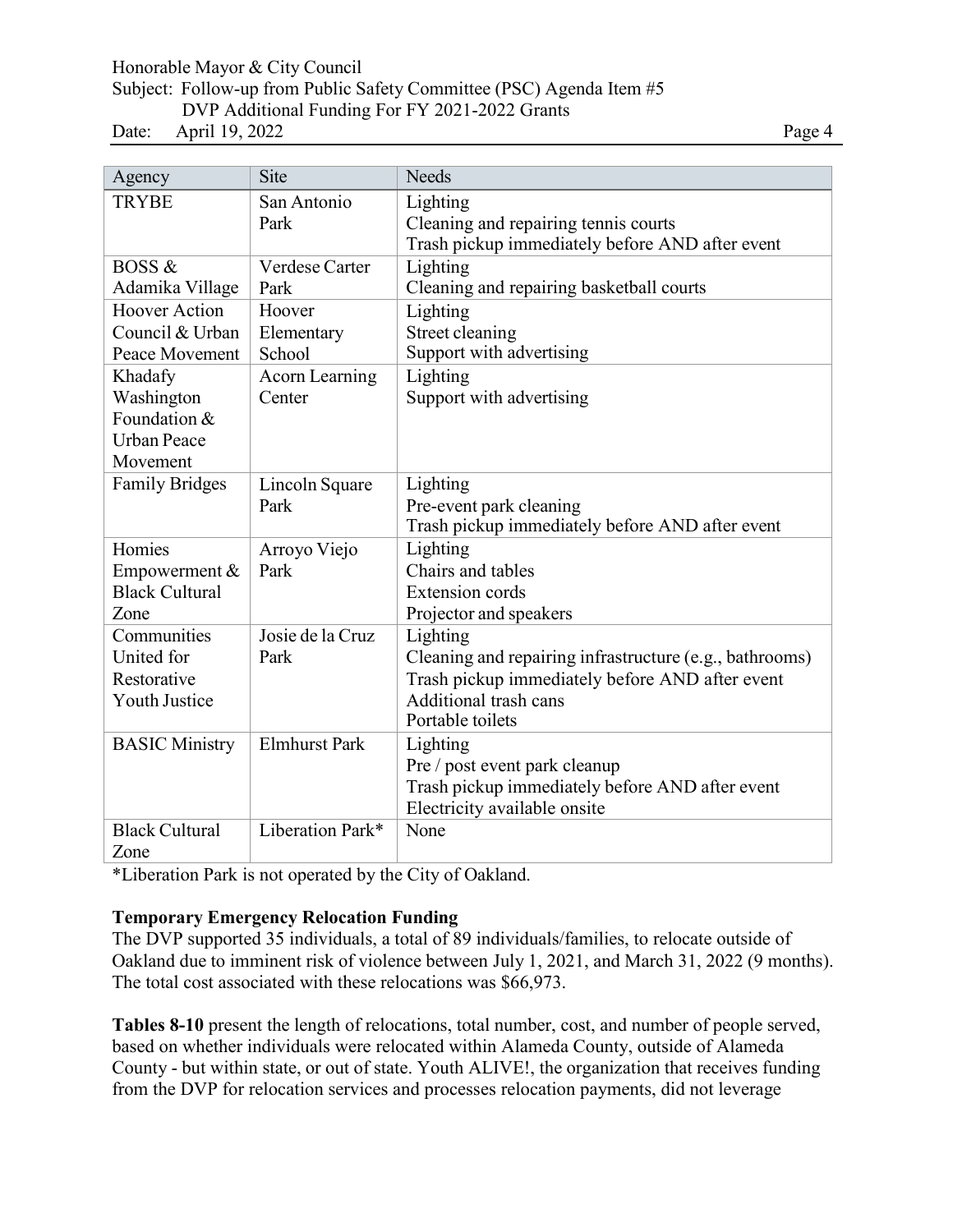additional funding to support these relocations. Certain families have received additional funding through Catholic Charities East Bay and the California Victim Compensation Board.

|  |  |  |  |  | <b>Table 8.</b> Length, number, cost, and individuals served for relocations, in which, Oakland |  |
|--|--|--|--|--|-------------------------------------------------------------------------------------------------|--|
|  |  |  |  |  | residents were relocated within Alameda County from July 1, 2021 through March 31, 2022.        |  |

| Length of    | Number of   | Total cost | Average cost   | Total people   | Average       |
|--------------|-------------|------------|----------------|----------------|---------------|
| time         | relocations |            | per relocation | relocated      | number of     |
|              |             |            |                |                | people        |
|              |             |            |                |                | relocated per |
|              |             |            |                |                | relocation    |
| 1 to 2 weeks |             | \$7,319    | \$1,046        | 13             | 2             |
| 2 to 3 weeks |             | \$1,021    | N/A            | $\overline{2}$ | N/A           |
| $1+$ month   |             | \$1,016    | N/A            |                | N/A           |
| Permanent    |             | \$1,250    | N/A            |                | N/A           |
| Total        | 10          | \$10,606   | N/A            | 17             | N/A           |

**Table 9.** Length, number, cost, and individuals served for relocations, in which, Oakland residents were relocated outside Alameda County, but within state from July 1, 2021 through March 31, 2022.

| Length of<br>time | Number of<br>relocations | Total cost | Average cost<br>per relocation | Total people<br>relocated | Average<br>number of<br>people<br>relocated per<br>relocation |
|-------------------|--------------------------|------------|--------------------------------|---------------------------|---------------------------------------------------------------|
| 1 to 2 weeks      | 8                        | \$9,888    | \$1,236                        | 18                        |                                                               |
| 2 to 3 weeks      | $\overline{2}$           | \$9,432    | \$4,716                        | $\mathbf Q$               |                                                               |
| Permanent         | 14                       | \$33,122   | \$2,366                        | 41                        | 3                                                             |
| Total             | 24                       | \$52,442   | N/A                            | 68                        | N/A                                                           |

**Table 10.** Length, number, cost, and individuals served for relocations, in which, Oakland residents were relocated out of state from July 1, 2021 through March 31, 2022.

| Length of<br>time | Number of<br>relocations | Total cost | Average cost<br>per relocation | Total people<br>relocated | Average<br>number of<br>people<br>relocated per<br>relocation |
|-------------------|--------------------------|------------|--------------------------------|---------------------------|---------------------------------------------------------------|
| Permanent         |                          | \$3,925    | \$3,925                        |                           |                                                               |